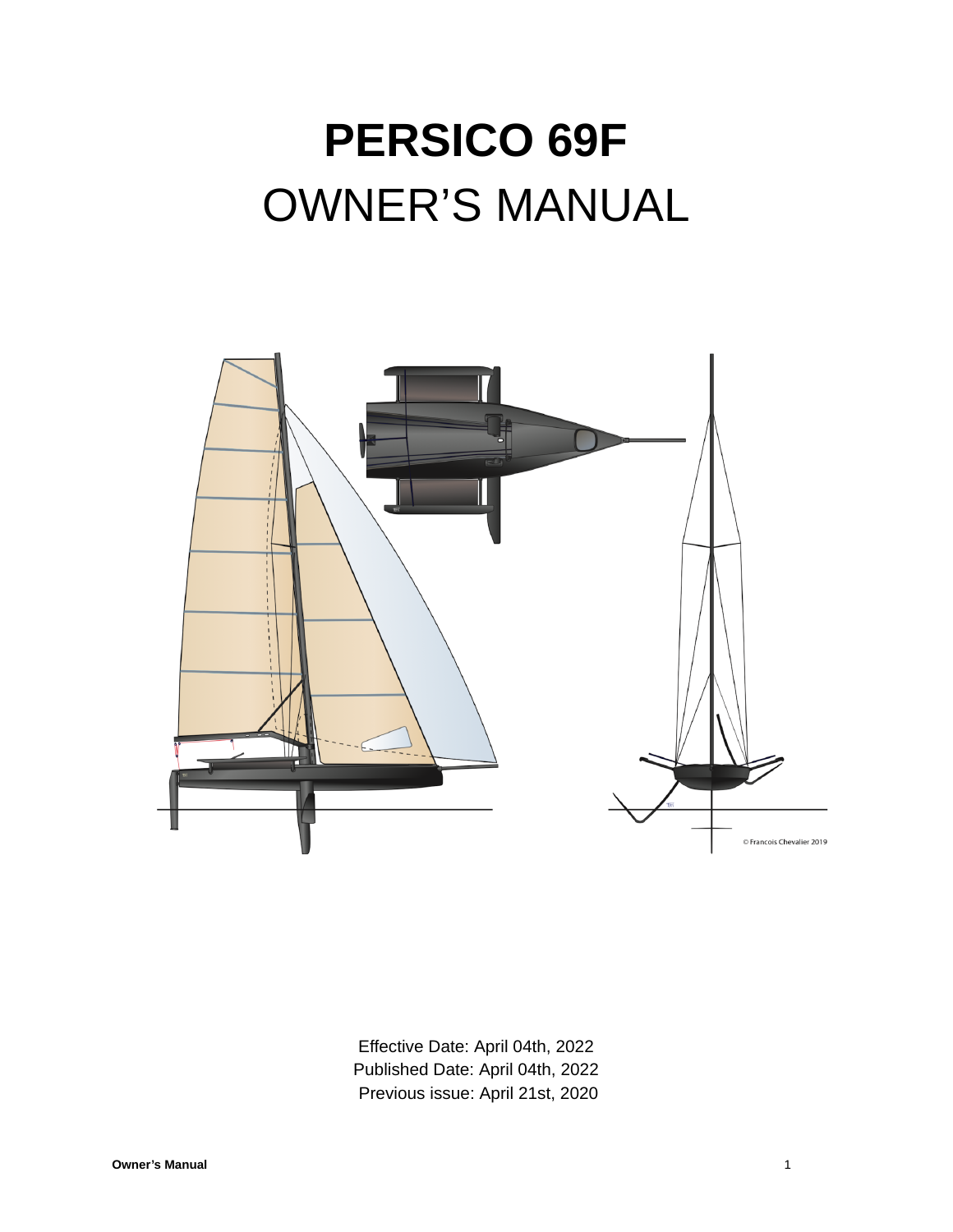## **TABLE OF CONTENTS**

| <b>1. Introduction</b>                                               | $\mathbf{2}$ |
|----------------------------------------------------------------------|--------------|
| <b>2. Boat Description</b>                                           | 4            |
| 2.1. General Information and Craft Data                              | 4            |
| Boat Name: Persico 69F                                               | 4            |
| Boat Type: Foiling monohull                                          | 4            |
| 2.2. Maximum Number of Persons                                       | 5            |
| 2.3. Loading                                                         | 5            |
| 2.4. Information connected to the risk of floodability and stability | 6            |
| 2.4.1. Openings in the hull                                          | 6            |
| 2.5. Maintenance                                                     | 6            |
| 2.5.1. Launch                                                        | 6            |
| 2.5.2. Sails and standing rigging                                    | 6            |
|                                                                      |              |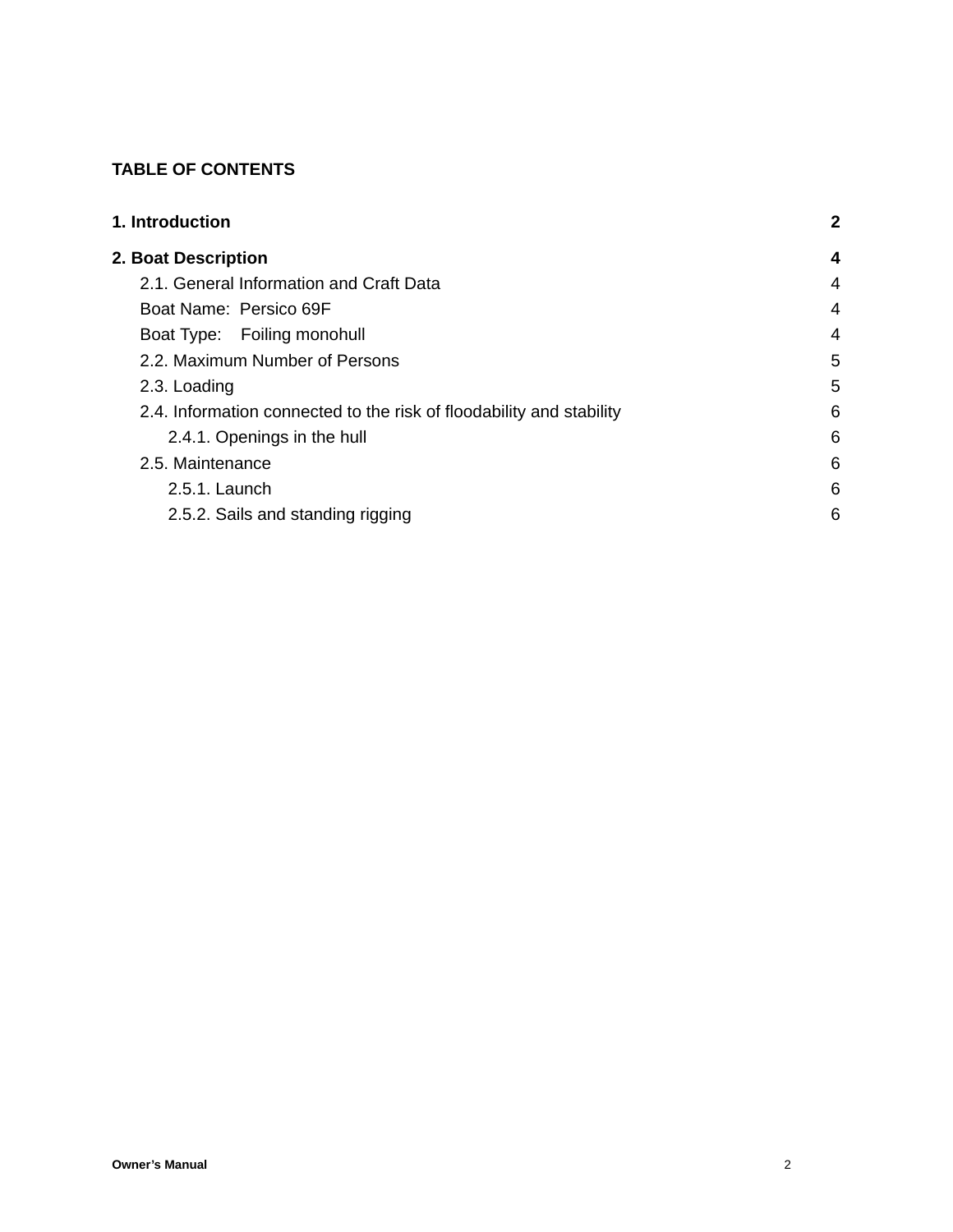## <span id="page-2-0"></span>**1. Introduction**

This manual has been compiled to help you to operate your boat with safety and pleasure. It contains details of the craft; the equipment supplied or fitted, its systems and information on their operation.

Please read it carefully, and familiarize yourself with the boat before using it. This owner's manual is not a course on boating safety or seamanship. If this is your first boat, or if you are changing to a type of boat you are not familiar with, for your own comfort and safety, please ensure that you obtain handling and operating experience before "assuming command" of the boat. Your dealer or national sailing federation or yacht club will be pleased to advise you of local sea schools, or competent instructors.

Ensure that the anticipated wind and sea conditions will correspond to the design category of your craft, and that you and your crew are able to handle the craft in these conditions. Even when your boat is categorized for them, the sea and wind conditions corresponding to the design categories A, B and C range from severe storm conditions for category A, to strong conditions for the top of category C, open to the hazards of a freak wave or gust. These are therefore dangerous conditions, where only a competent, fit and trained crew using a well maintained craft can satisfactorily operate.

This Owner's manual is not a detailed maintenance or trouble-shooting guide. In the case of difficulty, refer to the boat builder or his representative. If a maintenance manual is provided, use it for the craft's maintenance.

A proper maintenance requires at least a full boat check every 6 months.

Technical Bulletins are published periodically and will become an integration of this Owner Manual. They will be available on the [69F website - download area.](https://69fsailing.com/download/) It's the owner's responsibility to check the periodical updates.

On the website are available also specific manuals which are also integrating part of the Owner's manual.

Always use trained and competent people for maintenance, fixing or modifications. Modifications that may affect the safety characteristics of the craft shall be assessed,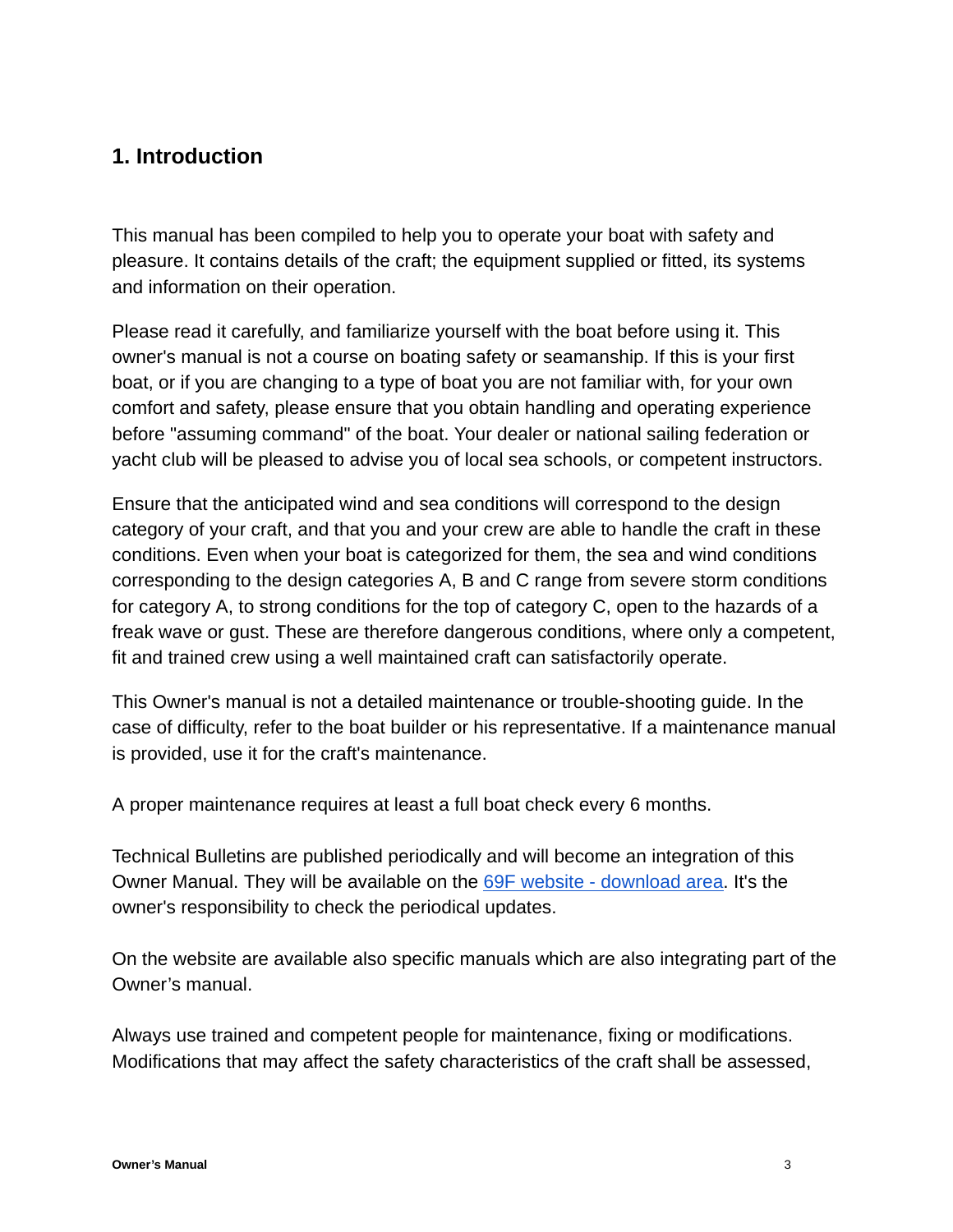executed and documented by competent people. The boat builder cannot be held responsible for modifications that he has not approved.

In some countries, a driving license or authorization are required, or specific regulations are in force.

Always maintain your craft properly and make allowance for the deterioration that will occur in time and as a result of heavy use or misuse of the craft. Any craft, no matter how strong it may be, can be severely damaged if not used properly. This is not compatible with safe boating. Always adjust the speed and direction of the craft to sea conditions.

PLEASE KEEP THIS MANUAL IN A SECURE PLACE, AND HAND IT OVER TO THE NEW OWNER WHEN YOU SELL THE CRAFT.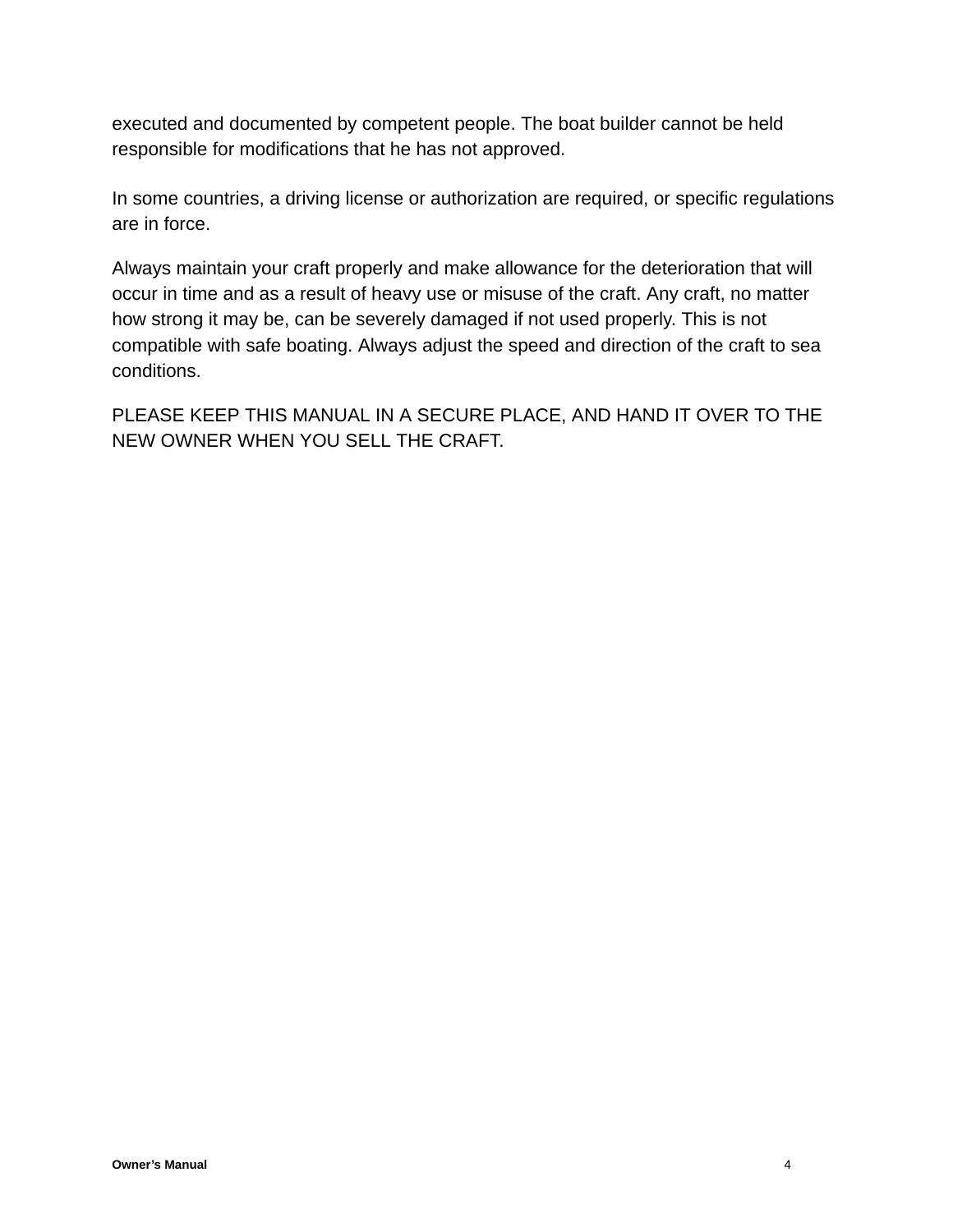## <span id="page-4-0"></span>**2. Boat Description**

## <span id="page-4-1"></span>**2.1. General Information and Craft Data**

| Boat Name:       | Persico 69F                         |
|------------------|-------------------------------------|
| Boat Type:       | Foiling monohull                    |
| Design Category: | $C+D$                               |
| Built by:        | Coming Solutions srl,               |
|                  | Via Isonzo, 11, 37126, Verona       |
|                  | Italy                               |
| Designed by:     | Wilson-Marquinez Naval Architecture |
| LOA:             | 6.900m                              |
| LWL:             | 6.831m                              |
| Max Beam:        | 3.856m                              |
| Hull Beam:       | 2.099m                              |
| Draft:           | 0.140m                              |
| Mainsail Area:   | 25sqm                               |
| Jib Area:        | $13.4$ sqm                          |
| Gennaker Area:   | 35sqm                               |
| Ŀ.               | 9.216m                              |
| J.               | 3.165m                              |
| P:               | 10.165m                             |
| Е:               | 3.380m                              |

*Builder's plate - Part of the information is given on the builder's plate affixed on the craft. The builder's plate is shown in the image below.*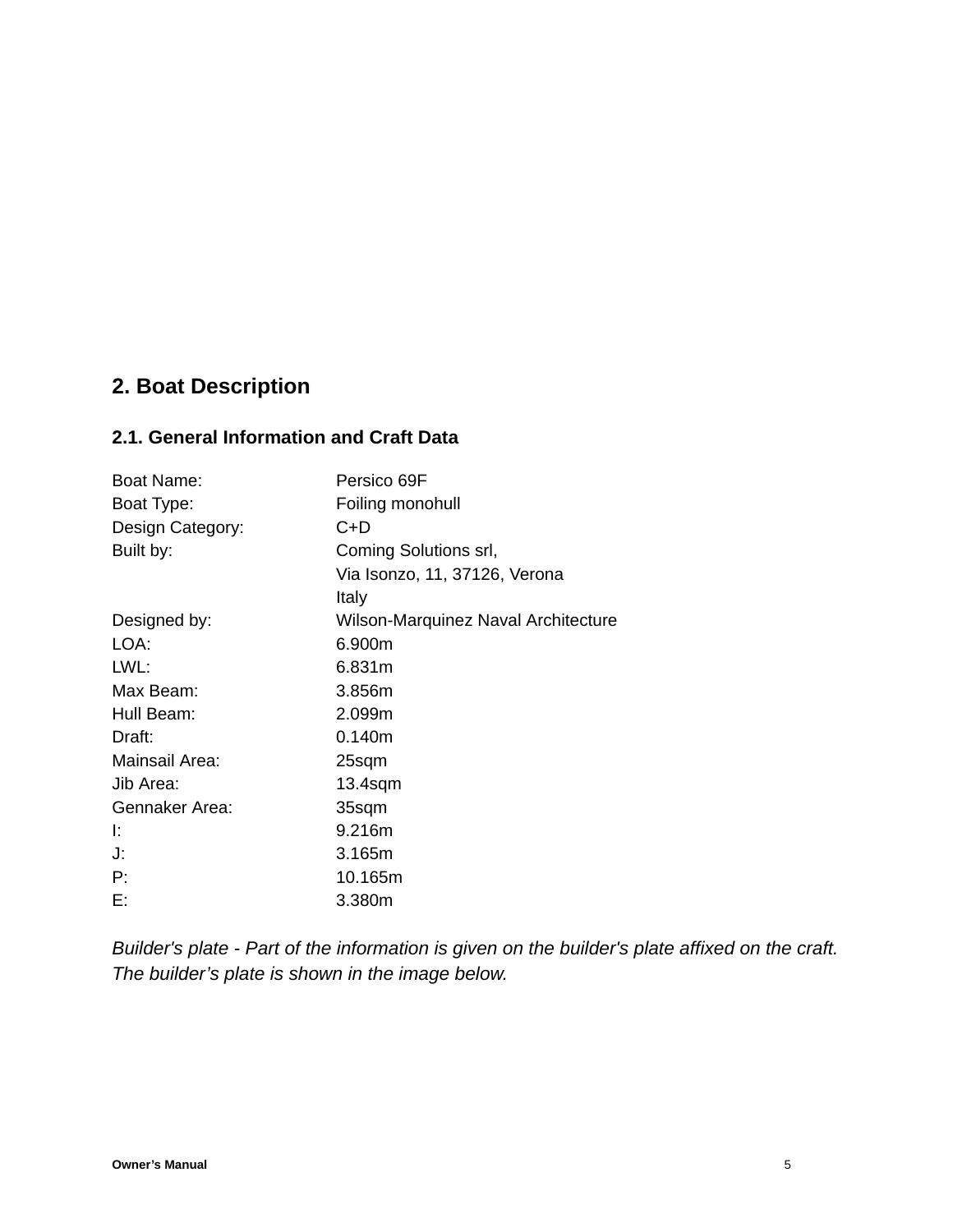

Each boat has the CIN affixed to the transom (starboard side) and on the port side foil box. The CIN format is IT-CMS00000A020

## **2.2. Maximum Number of Persons**

Max Adult Crew Number under Category C: 3 Max Adult Crew Number under Category D: 4

*WARNING - Do not exceed the maximum recommended number of persons. Regardless of the number of persons on board, the total weight of persons and equipment must never exceed the maximum recommended load. Always use the seats/seating spaces provided.*

### <span id="page-5-0"></span>**2.3. Loading**

| Ligthship mass:                                        | 350kg   |
|--------------------------------------------------------|---------|
| Mass in minimum operating condition:                   | 445.7kg |
| Mass of the craft in the fully loaded condition: 657kg |         |

*WARNING - When loading the craft, never exceed the maximum recommended load. Always load the craft carefully and distribute loads appropriately to maintain design trim (approximately level). Avoid placing heavy weights high up.*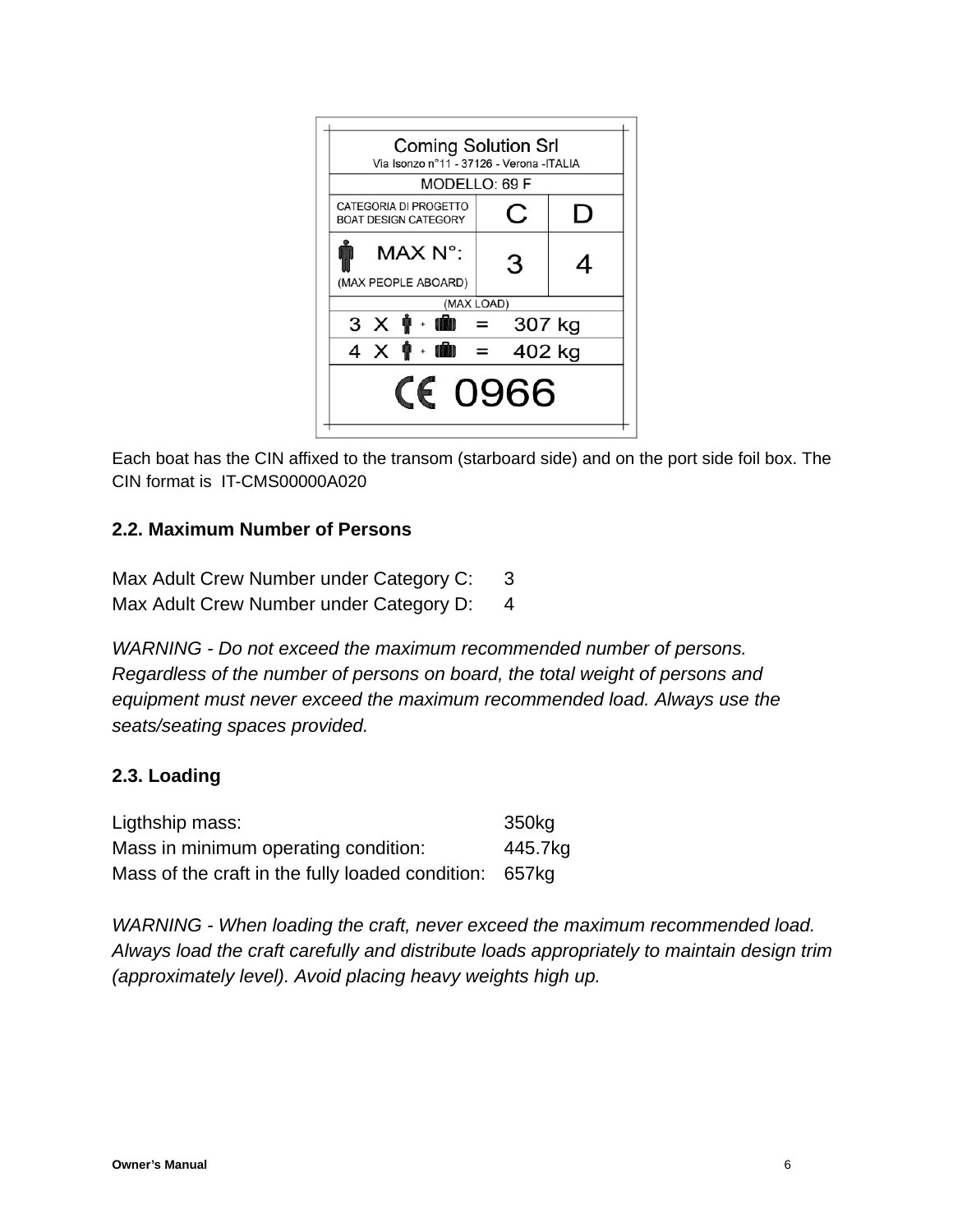## <span id="page-6-0"></span>**2.4. Information connected to the risk of floodability and stability**

## <span id="page-6-1"></span>**2.4.1. Openings in the hull**

The boat is fitted with 8 inspection hatches to provide access underdeck. Inspection hatches must be kept closed at all times while the boat is in the water.



### **2.4.2. Bilge pump**

The boat is equipped with a manual pump to be used to remove residual water. On level heel conditions, water can be pumped out from the aftmost central inspection hatch and from the fwd most starboard one.

This operation must not be carried out while at sea but only when the boat is safely moored in port. Inspection hatches must never be removed while at sea.

*WARNING - The manual pump is not designed and is not suitable for damage control.*

### **2.4.3. Capsize recovery**

In the event of a capsize, the crew shall stand on the centreboard until the boat comes upright again. Depending on the crew weight, normally either the weight of 2 or 3 people is required to recover from the capsize.

If the boat is capsized with the mast to windward of the hull, the crew shall stand on the centreboard until the boat rotates 180° (centreboard to windward).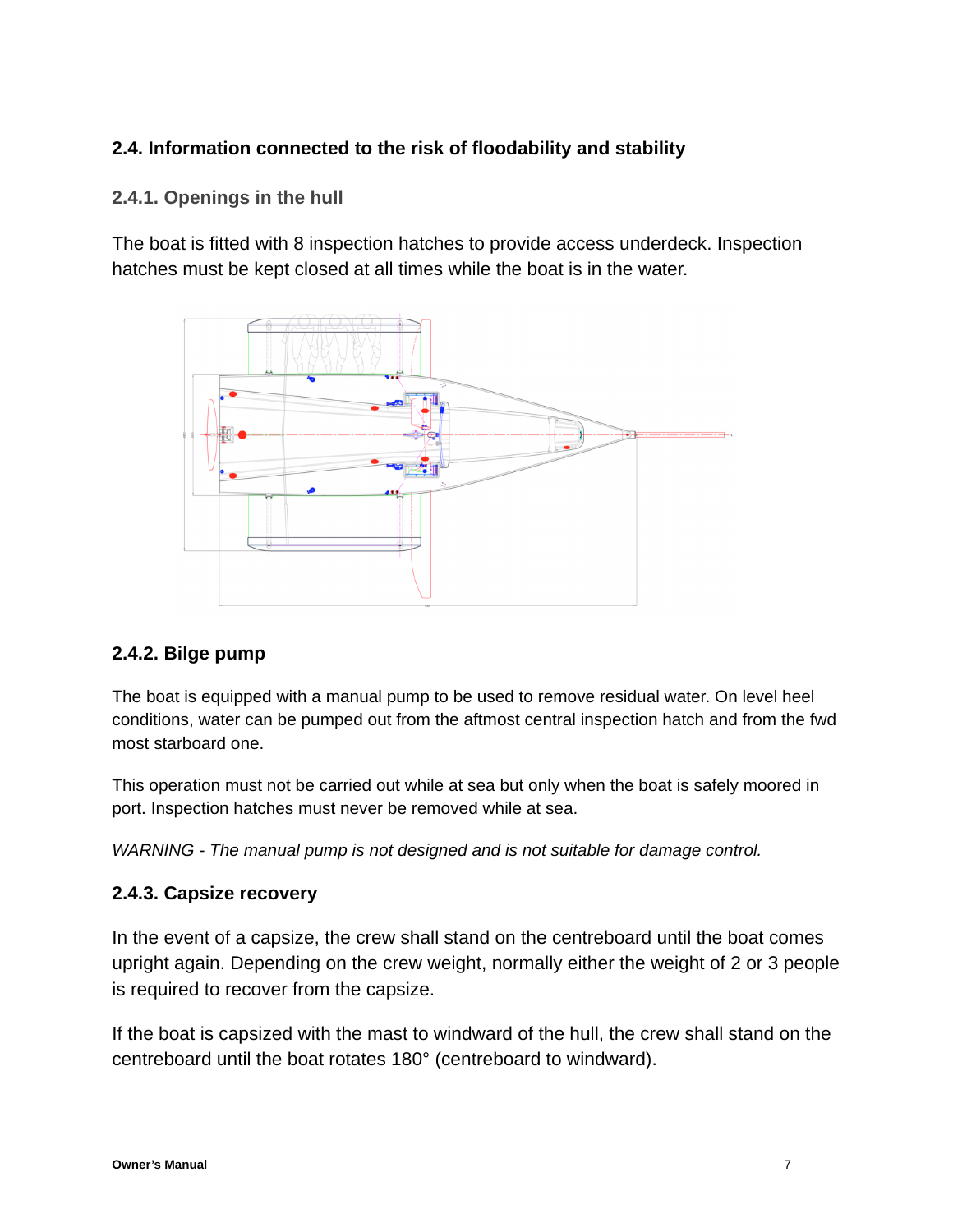### <span id="page-7-0"></span>**2.5. Maintenance**

## <span id="page-7-1"></span>**2.5.1. Launch**

Before crane launching the boat, it is necessary to take the following precautions:

- Fix the longer lifting strop to the soft shackle on the forestay ring and the two shorter strops to the aft rack poles, as close to the hull as possible
- Ensure the mast, shrouds, spreaders and mainsheet halyard are clear of the crane

The boat shall be lifted bow down in order to avoid the mast hitting the crane arm. When the bow touches the water, the boat shall be pulled forward with the bowline in order to move the mast away from the crane arm.



## <span id="page-7-2"></span>**2.5.2. Sails and standing rigging**

Boat equipment should be checked regularly to ensure trouble-free navigation.